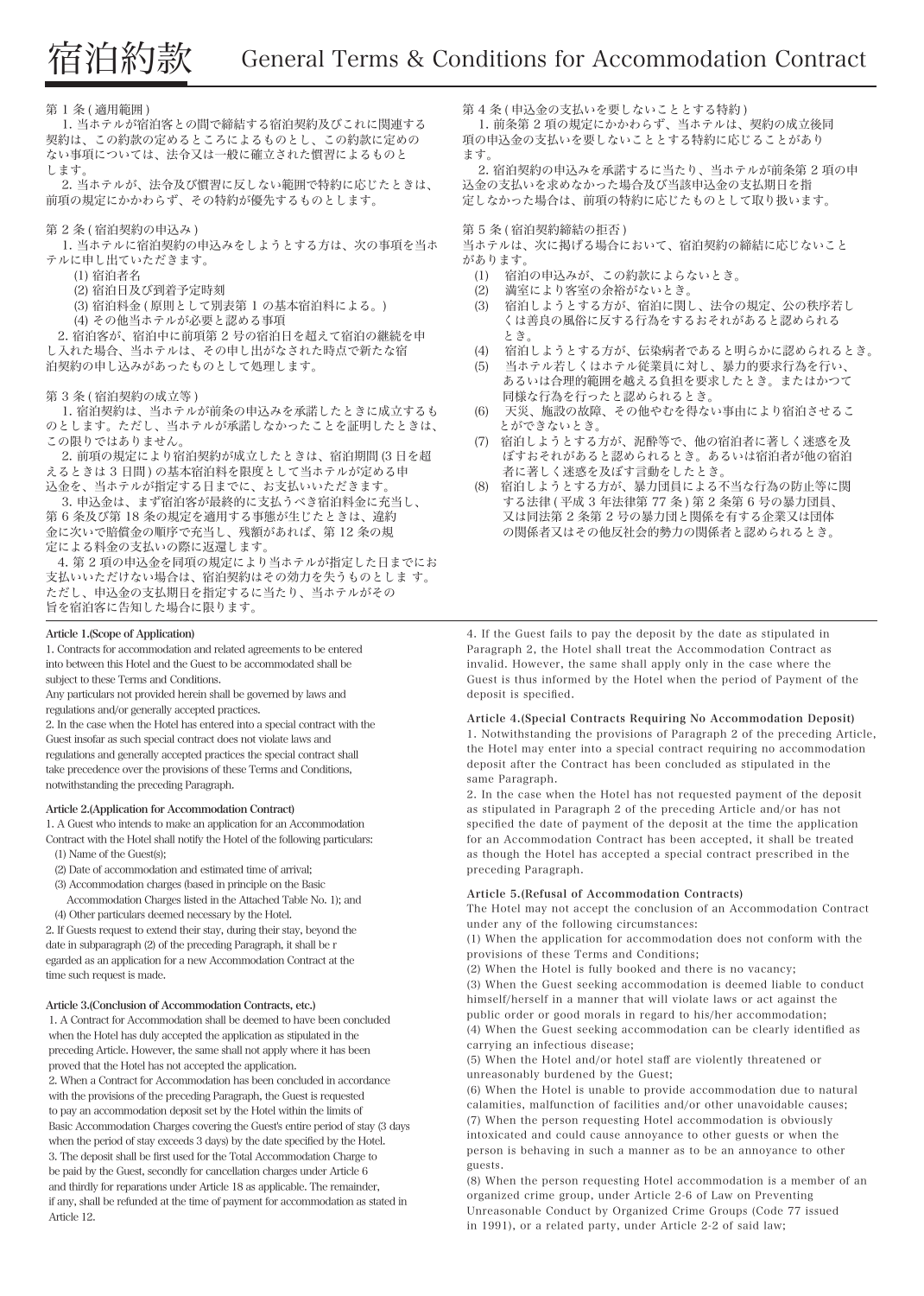# 第第 6 条 ( 宿泊客の契約解除権 )

1. 宿泊客は、当ホテルに申し、<br>1. 宿泊客は、当ホテルに申し出て、宿泊契約を解除することができます。 2. 当ホテルは、宿泊客がその責めに帰すべき事由により宿泊契約の全 部又は一部を解除した場合 (第3条第2項の規定により当ホテル が申込金の支払期日を指定してその支払いを求めた場合であって、 その支払いより前に宿泊客が宿泊契約を解除したときを除きます ) は、別表第 2 に掲げるところにより、違約金を申し受けます。ただし、 当ホテルが第 4 条第 1 項の特約に応じた場合にあっては、その特 約に応じるに当たって、宿泊客が宿泊契約を解除したときの違約金 支払義務について、当ホテルが宿泊客に告知したときに限ります。

 3. 当ホテルは、宿泊客が連絡をしないで宿泊日当日の午後 23 時 ( あら かじめ到着予定時刻が明示されている場合は、その時刻を 2 時間 経過した時刻 ) になっても到着しないときは、その宿泊契約は宿泊客 により解除されたものとみなし処理することがあります。

## 第 7 条 ( 当ホテルの契約解除権 )

 1. 当ホテルは、次に掲げる場合においては、宿泊契約を解除すること があります。

 (1) 宿泊客が宿泊に関し、法令の規定、公の秩序若しくは善良の 風俗に反する行為をするおそれがあると認められるとき、又は 同行為をしたと認められるとき。

(2) 宿泊客が伝染病者であると明らかに認められるとき。

 (3) 当ホテル若しくはホテル従業員に対し、暴力的要求行為を 行い、あるいは合理的範囲を越える負担を要求したとき。また はかつて同様な行為を行ったと認められるとき。

 (4) 天災等不可抗力に起因する事由により宿泊させることができ ないとき。

 (5) 宿泊しようとする方が、泥酔等により他の宿泊者に迷惑を及ぼ すおそれがあると認められるとき。あるいは宿泊者が他の宿泊 者に著しく迷惑を及ぼす言動をしたとき。

 (6) 宿泊しようとする方が、暴力団員による不当な行為の防止等 に関する法律 ( 平成 3 年法律第 77 条 ) 第 2 条第 6 号の暴 力団員、 又は同法第 2 条第 2 号の暴力団と関係を有する企 業又は団体の関係者 と認められるとき。

Article 6.(Right to Cancel Accommodation Contracts by the Guest) 1. The Guest is entitled to cancel the Accommodation Contract by notifying the Hotel.

2. If the Guest has cancelled the Accommodation Contract in whole or in part due to causes for which the Guest is liable (except in the case when the Hotel has requested payment of the deposit during the specified period as prescribed in Paragraph 2 of Article 3 and the Guest has cancelled before payment), the Guest shall pay cancellation charges as listed in the Attached Table No. 2. However, in the case when a special contract as prescribed in Paragraph 1 of Article 4 has been concluded, the same shall apply only when the Guest is informed of the obligation of payment of cancellation charges in case of cancellation by the Guest.

3. If the Guest does not appear by 8:00 p.m. of the accommodation date without advance notice (2 hours after the expected time of arrival if the Hotel is notified), the Hotel may regard the Accommodation Contract as being cancelled by the Guest.

#### Article 7.(Right to Cancel Accommodation Contract by the Hotel)

1. The Hotel may cancel the Accommodation Contract under any of the following circumstances:

 (1) When the Guest is deemed liable for conduct and/or has conducted himself/herself in a manner that will violate laws or act against the public order and good morals in regard to his/her accommodation.

 (2) When the Guest can be clearly identified as carrying an infectious disease;

 (3) When the Hotel and/or Hotel staff suffers from violent threat or unreasonable burden from the Guest. Or, when it is acknowledged that similar activity has occured in the past;

 (4) When the Hotel is unable to provide accommodation due to natural calamities and/or other causes of force majeure;

 (5) When the person requesting Hotel accommodation is obviously intoxicated and could cause annoyance to other guests or when a person is behaving in such a manner as to be an annoyance to other guests.

 (6) When the person requesting Hotel accommodation is a member of an organized crime group, under Article 2-6 of Law on Preventing Unreasonable Conduct by Organized Crime groups (Code 77 issued in 1991), or a related party, under Article 2-2 of said law; or

 (7) 寝室での寝たばこ、消防用設備等に対するいたずら、その他、 当ホテルが定める利用規則の禁止事項 ( 火災予防上必要な ものに限る。) に従わないとき。

 2. 当ホテルが前項の規定に基づいて宿泊契約を解除したときは、宿泊 客がいまだ提供を受けていない宿泊サービス等の料金はいただきま せん。

### 8 条 ( 宿泊の登録 )

 1. 宿泊客は、宿泊日当日、当ホテルのフロントにおいて、次の事項を登 録していただきます。

(1) 宿泊客の氏名、年齢、性別、住所及び職業

 (2) 外国人にあっては、国籍、旅券番号、入国地及び入国年月日 (3) 出発日及び出発予定時刻

(4) その他当ホテルが必要と認める事項

 2. 日本国内に住所を有しない外国人にあってはパスポートの呈示並び にコピー等をさせていただきます。

 3. 宿泊客が第 12 条の料金の支払いを、旅行小切手、宿泊券、クレ ジットカード等通貨に代わり得る方法により行おうとするときは、あら かじめ、前項の登録時にそれらを呈示し、当ホテルの承認を得てい ただきます。

#### 9 条 ( 客室の使用時間 )

 1. 宿泊客が当ホテルの客室を使用できる時間は、到着日の午後 3 時 から出発日の 10 時までとします。ただし、連続して宿泊する場合にお いては、到着日及び出発日を除き、終日使用することができます。 2. 当ホテルは、前項の規定にかかわらず、同項に定める時間外の客室 の使用に応じることがあります。この場合には次に掲げる追加料金 を申し受けます。

 (1) 超過 3 時間までは、室料金の 1 時間毎に 5% (2) 超過 3 時間以上は 100%

#### 第 10 条 ( 利用規則の遵守 )

宿泊客は当ホテル内においては、当ホテルが定めて掲示し た利用規則に従っていただきます。

 (7) When the Guest does not observe prohibited actions such as smoking in bed, tampers with fire-fighting facilities and otherwise breaches Hotel Regulations stipulated by the Hotel (restricted to particulars deemed necessary in order to avoid causing fires). 2. If the Hotel has canceled the Accommodation Contract in accordance with the preceding Paragraph, the Hotel shall not charge the Guest for any of the services during the contractual period he/she has not received.

### Article 8.(Registration)

1. The Guest shall register the following particulars the Front Desk of the Hotel on the day of accommodation:

- (1) Name, age, sex, address and occupation of the Guest(s);
- (2) Nationality, passport number, port and date of entry in Japan;
- (3) Date and estimated time of departure; and
- (4) Other particulars deemed necessary by the Hotel.

2. All Guests of foreign nationality who do not reside within Japan will be asked to leave a photocopy of their passport with the Front Desk. 3. In the case where the Guest intends to pay his/her accommodation charges prescribed in Article 12 by any means other than Japanese currency, such as traveler's cheque coupons or credit cards, these credentials shall be shown in advance at the time of the registration prescribed in the preceding Paragraph.

### Article 9.(Occupancy Hours of Guest Rooms)

1. The Guest is entitled to occupy the contracted guest room of the Hotel from 3:00 p.m. on the day of arrival to 10:00 am on the day of departure. However, in the case when the Guest is accommodated continuously, the Guest may occupy the guest room all day, except for the days of arrival and departure.

2. The Hotel may, notwithstanding the provisions prescribed in the preceding Paragraph, permit the Guest to occupy the guest room beyond the time prescribed in the same Paragraph, In this case, extra charges shall apply as follows:

(1) Up to exceeding 3 hours: 5% of the room charge per hour (2) More than 3 hours: 100% of the room charge

### Article 10.(Observance of Hotel Regulations)

The Guest shall observe the Hotel Regulations established by the Hotel. Hotel Regulations are posted within the premises of the Hotel.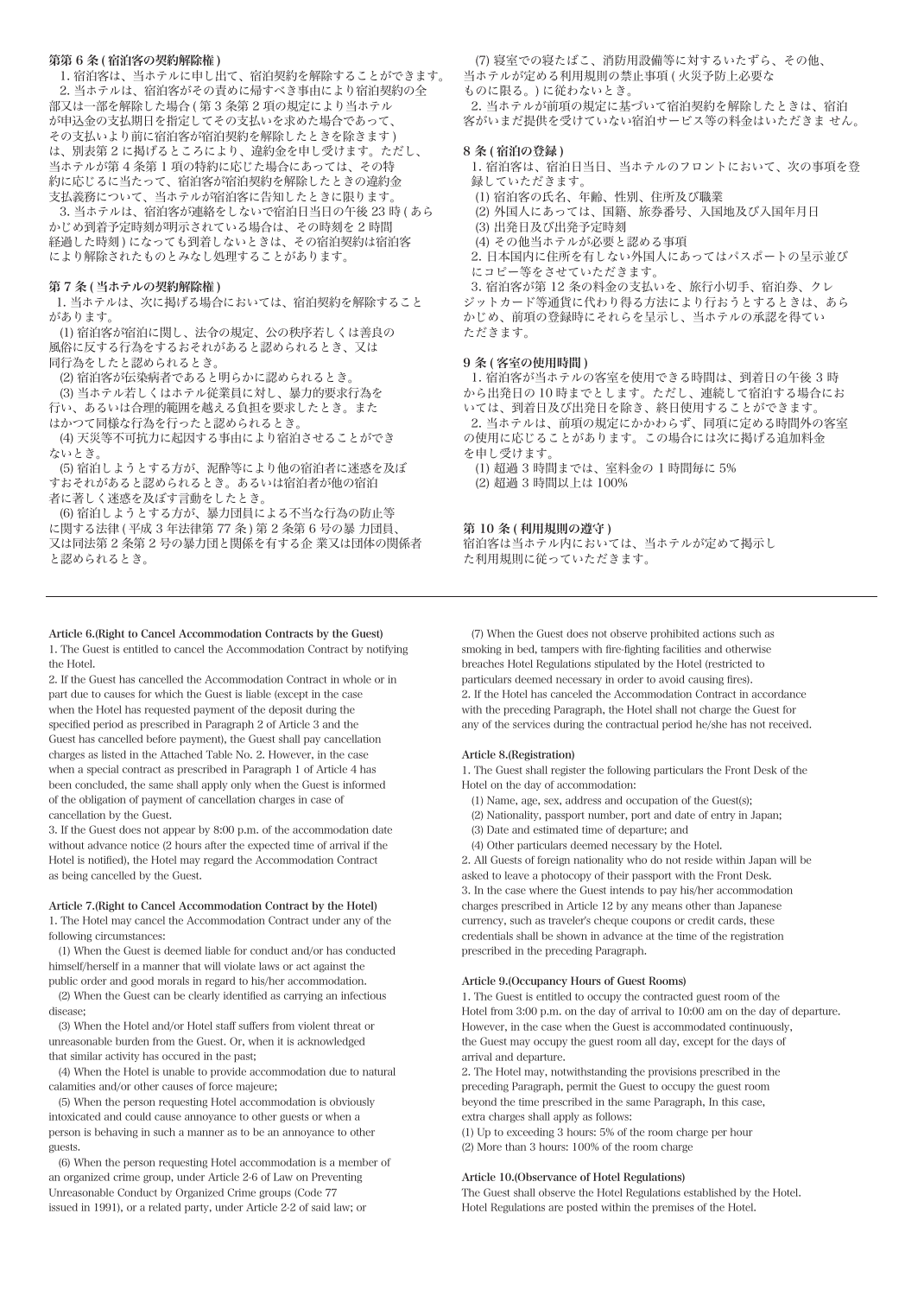#### 第 11 条 ( 営業時間 )

 1. 当ホテルの主な施設等の営業時間は次のとおりとし、その他の施設 等の詳しい営業時間は備え付けパンフレット、各所の掲示、客室内 のサービスディレクトリー等でご案内いたします。 (1) フロント・キャッシャー等サービス時間 : 門限なし

フロントサービス 6:00~23:30 (2) 飲食等その他施設サービス時間 : サービスディレクトリーをご参照ください。 2. 前項の時間は、必要やむを得ない場合には臨時に変更することが あります。その場合には、適切な方法をもってお知らせします。

## 第12条 (料金の支払い)

 1. 宿泊者が支払うべき宿泊料金等の内訳は、別表第 1 に掲げるとこ ろによります。

 2. 前項の宿泊料金等の支払いは、日本国政府が定める指定通貨又 は当ホテルが認めた旅行小切手、宿泊券、クレジットカード等これに 代わり得る方法により、当ホテルが請求した

とき、フロントにおいて行っていただきます。

 3. 当ホテルが宿泊客に客室を提供し、使用が可能になったのち、宿 泊客が任意に宿泊しなかった場合においても、宿泊料金は申し受 けます。

#### 第 13 条 ( 当ホテルの責任 )

 1. 当ホテルは、宿泊契約及びこれに関連する契約の履行に当たり、又 はそれらの不履行により宿泊客に損害を与えた時は、その損害を賠 償します。ただし、それが当ホテルの責めに帰すべき事由によるもの でないときは、この限りではありません。

 2. 当ホテルは万一の火災等に対処するため、旅館賠償責任保険に加 入しております。

## 第14条 (契約した客室の提供ができないときの取扱い)

 1. 当ホテルは、宿泊客に契約した客室を提供できないときは、宿泊客 の了解を得て、できる限り同一の条件による他の宿泊施設をあっ旋 するものとします。

#### Article 11.(Business Hours)

 1. The business hours of the Hotel main facilities are as follows, and those of other facilities, etc. shall be notified in detail by brochures as provided, notices displayed in various places, the Service Directory in guest rooms and other means.

 (1) Service hours of the Front Desk, cashier, etc. Closing time: N/A Front service: 6:00 - 23:30

 (2) Service hours for dining, drinking and etc. Please refer to the Service Directory.

 2. The business hours specified in the preceding Paragraph are subject to temporary changes due to unavoidable circumstances of the Hotel. In such cases, the Guest shall be informed by appropriate means.

### Article 12.(Payment of Accommodation Charges)

 1. The explanation of accommodation charges, etc. that the Guest shall pay is as listed in the attached Table No. 1.

 2. Accommodation charges, etc. as stated in the preceding Paragraph shall be paid at Front Desk at the time of the Guest's departure or upon request by the Hotel in Japanese currency. Other means acceptable to the Hotel are traveler's cheques, coupons and credit cards.

 3. Accommodation charges shall be paid even if the Guest voluntarily does not utilize the accommodation facilities provided for him/her by the Hotel.

#### Article 13.(Liabilities of the Hotel)

 1. The Hotel shall compensate the Guest for damage if the Hotel has caused such damage to the Guest in the fulfillment or the nonfulfillment of the Accommodation Contract and/or related agreements. However, the same shall not apply in cases where such damage has been caused due to reasons for which the Hotel is not liable.

 2. The Hotel is covered by Hotel Liability Insurance to deal with unexpected fire and/or other disasters.

## Article 14.(Handling when Unable to Provide Contracted Rooms)

 1. The Hotel shall, when unable to provide contracted rooms, arrange accommodation of the same standard elsewhere for the Guest insofar as practicable with the consent of the Guest.

 2. 当ホテルは、前項の規定にかかわらず他の宿泊施設のあっ旋がで きないときは、違約金相当額の補償料を宿泊客に支払い、その補償 料は損害賠償額に充当します。ただし、客室が提供できないことに ついて、当ホテルの責めに帰すべき事由がないときは、補償料を支 払いません。

#### 第15条 ( 寄託物等の取扱い )

 1. 宿泊客がフロントにお預けになった物品又は現金並びに貴重品につ いて、滅失、毀損等の損害が生じたときは、それが不可抗力である場 合を除き、当ホテルは、その損害を賠償します。ただし、現金及び貴 重品については、当ホテルがその種類及び価額の明告を求めた場 合であって、宿泊客がそれを行わなかったときは、当ホテルは 15 万円 を限度としてその損害を賠償します。 2. 宿泊客が、当ホテル内にお持込みになった物品又は現金並びに貴 重品であってフロントにお預けにならなかったものについて、当ホテル の故意又は過失により滅失、毀損等の損害が生じたときは、当ホテル は、その損害を賠償します。ただし、宿泊客からあらかじめ種類及び 価額の明告のなかったものについては、当ホテルに故意又は重大な 過失がある場合を除き、15 万円を限度として当ホテルはその損害を 賠償します。

# 第 16 条 ( 宿泊客の手荷物又は携帯品の保管 )

 1. 宿泊客の手荷物が、宿泊に先だって当ホテルに到着した場合は、その 到着前に当ホテルが了解したときに限って責任をもって保管し、宿泊客 がフロントにおいてチェックインする際お渡しします。 2. 宿泊客がチェックアウトしたのち、宿泊客の手荷物又は携帯品が当 ホテルに置き忘れられていた場合において、その所有者が判明した ときは、当ホテルは、当該所有者に連絡をするとともにその指示を求 めるものとします。ただし、所有者の指示がない場合、又は所有者が 判明しないときは、遺失物法に基づき処理します。 3. 前 2 項の場合における宿泊客の手荷物又は携帯品の保管について の当ホテルの責任は、第 1 項の場合にあっては前条第 1 項の規定 に、 前項の場合にあっては同条第 2 項の規定に準じるものとします。

 2. When arrangement of other accommodation can not be made, notwithstanding the provisions of the preceding Paragraph, the Hotel shall pay the Guest a compensation fee equivalent to the cancellation charges and the compensation fee shall be applied to reparations. However, when the Hotel cannot provide accommodation due to causes for which the Hotel is not liable, the Hotel will not compensate the Guest.

# Article 15.(Handling of Deposited Articles)

 1. The Hotel shall compensate the Guest for damages when loss, breakage or other damage is caused to goods, cash or valuables deposited at the Front Desk by the Guest, except in the case when this has occurred due to causes of force majeure. However, for cash and valuables, when the Hotel has requested the Guest for an appraisal of the value and the Guest has failed to do so, the Hotel shall compensate the Guest up to a maximum of 150,000 yen.

 2. The Hotel shall compensate the Guest for damages when loss, breakage or other damage is caused, through intent or negligence on the part of the Hotel, to the goods, cash or valuables brought onto the premises of the Hotel by the Guest but are not deposited at the Front Desk.

However, for articles of which the nature and value has not been reported in advance by the Guest, the Hotel shall compensate the Guest up to a maximum of 150,000 yen.

#### Article 16.(Custody of Baggage and/or Belongings of Guest)

 1. When the baggage of the Guest is brought into the Hotel before his/her arrival, the Hotel shall be liable to store it only in the case when such a request has been accepted from the Hotel. The baggage shall be handed over to the Guest at the Front Desk at the time of his/her check-in.

 2. When the baggage or belongings of the Guest are found after check-out and ownership of the article is confirmed, the Hotel shall inform the owner of the article left and ask for further instructions. When no such instructions are given to the Hotel by the owner or when ownership is not confirmed, the Hotel shall handle it according to the Lost Goods Act.

 3. The Hotel's liability in regards to the custody of the Guest's baggage and belongings in the case of the preceding two paragraphs shall be in accordance with the provisions of Paragraph 1 of the Preceding Article in the case of Paragraph 1, and with the provisions of Paragraph 2 of the same Article in the case of Paragraph 2.